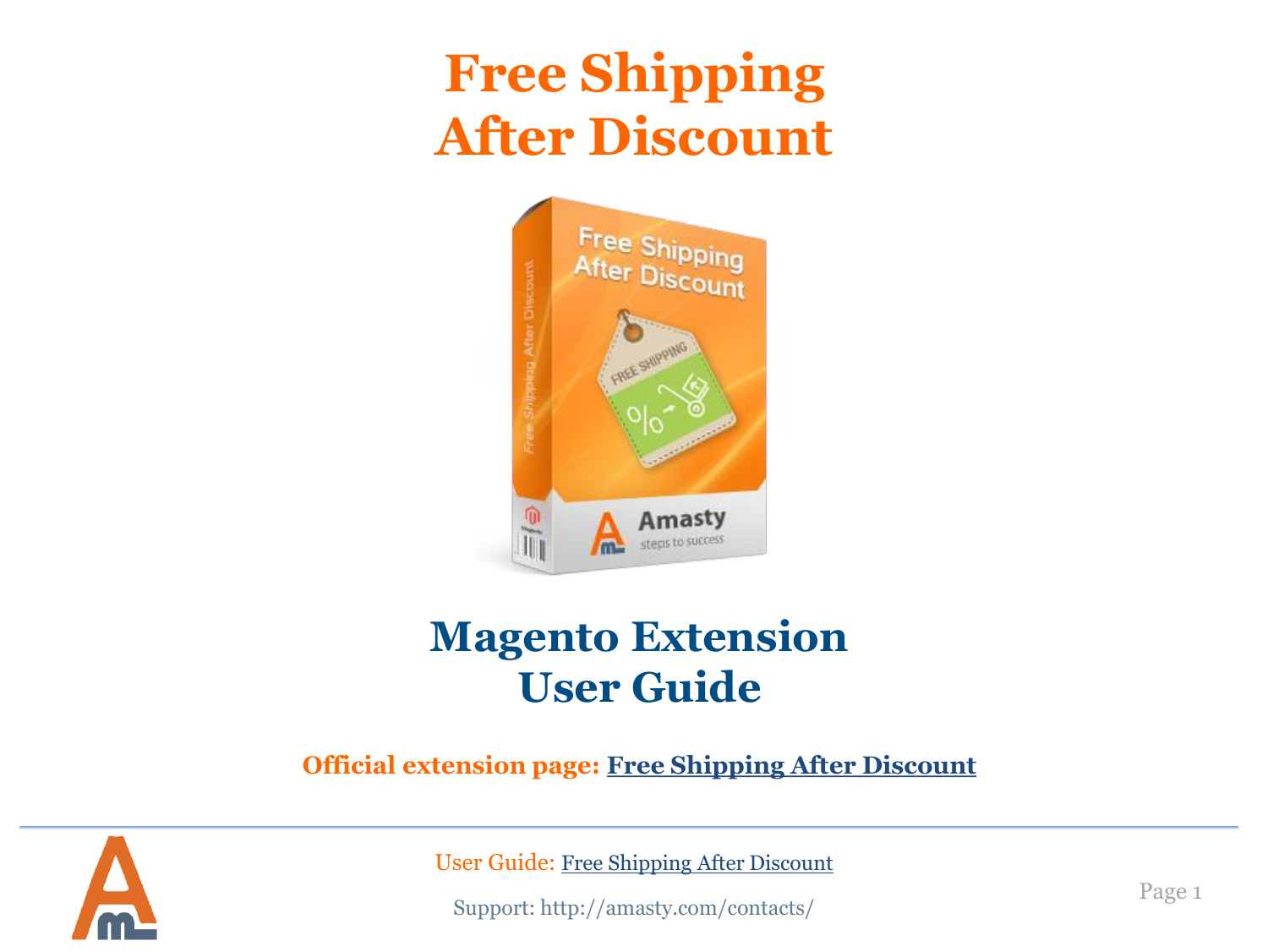### **Table of contents:**

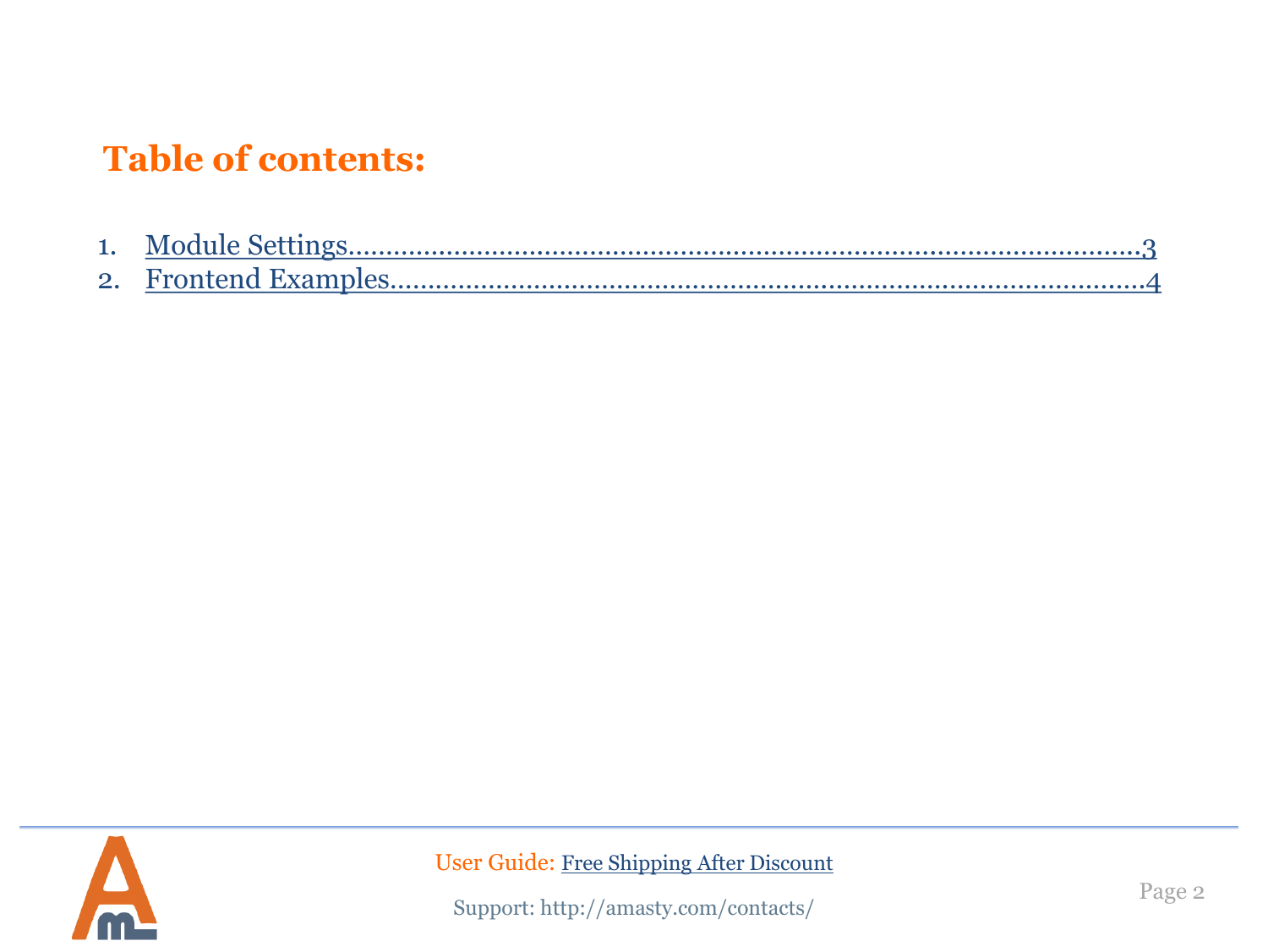#### **1. Module Settings**

### To enable the extension please go

#### to **System** → **Configuration** → **Shipping Methods** → **Free Shipping**.

| <b>Shipping Methods</b>      |                                                                                                                                      |                     |
|------------------------------|--------------------------------------------------------------------------------------------------------------------------------------|---------------------|
|                              |                                                                                                                                      |                     |
| <b>Flat Rate</b>             |                                                                                                                                      |                     |
| <b>Table Rates</b>           |                                                                                                                                      |                     |
| <b>Free Shipping</b>         |                                                                                                                                      |                     |
| <b>Enabled</b>               | Yes<br>▾▏                                                                                                                            | [WEBSITE]           |
| Title                        | <b>Free Shipping</b>                                                                                                                 | [STORE VIEW]        |
| Method Name                  | Free                                                                                                                                 | <b>ISTORE VIEWI</b> |
| Minimum Order Amount         | 100                                                                                                                                  | [WEBSITE]           |
| Order Amount after Discount  | Yes<br>÷<br>▲ For advanced configuration consider Shipping Rules                                                                     | [WEBSITE]           |
| Displayed Error Message      | This shipping method is currently unavailable. If<br>you would like to ship using this shipping method,<br>please contact us.<br>al. | [STORE VIEW]        |
| Ship to Applicable Countries | All Allowed Countries<br>▼                                                                                                           | [WEBSITE]           |

In our example the minimal order amount equals to \$100. It means that if after a coupon application a cart subtotal decreases to \$99 or less, the Free Shipping method will be disabled.

#### **Order Amount After Discount -** set this option to 'Yes' to disable a free shipping method after a discount.

<span id="page-2-0"></span>

User Guide: [Free Shipping After Discount](https://amasty.com/magento-free-shipping-after-discount.html)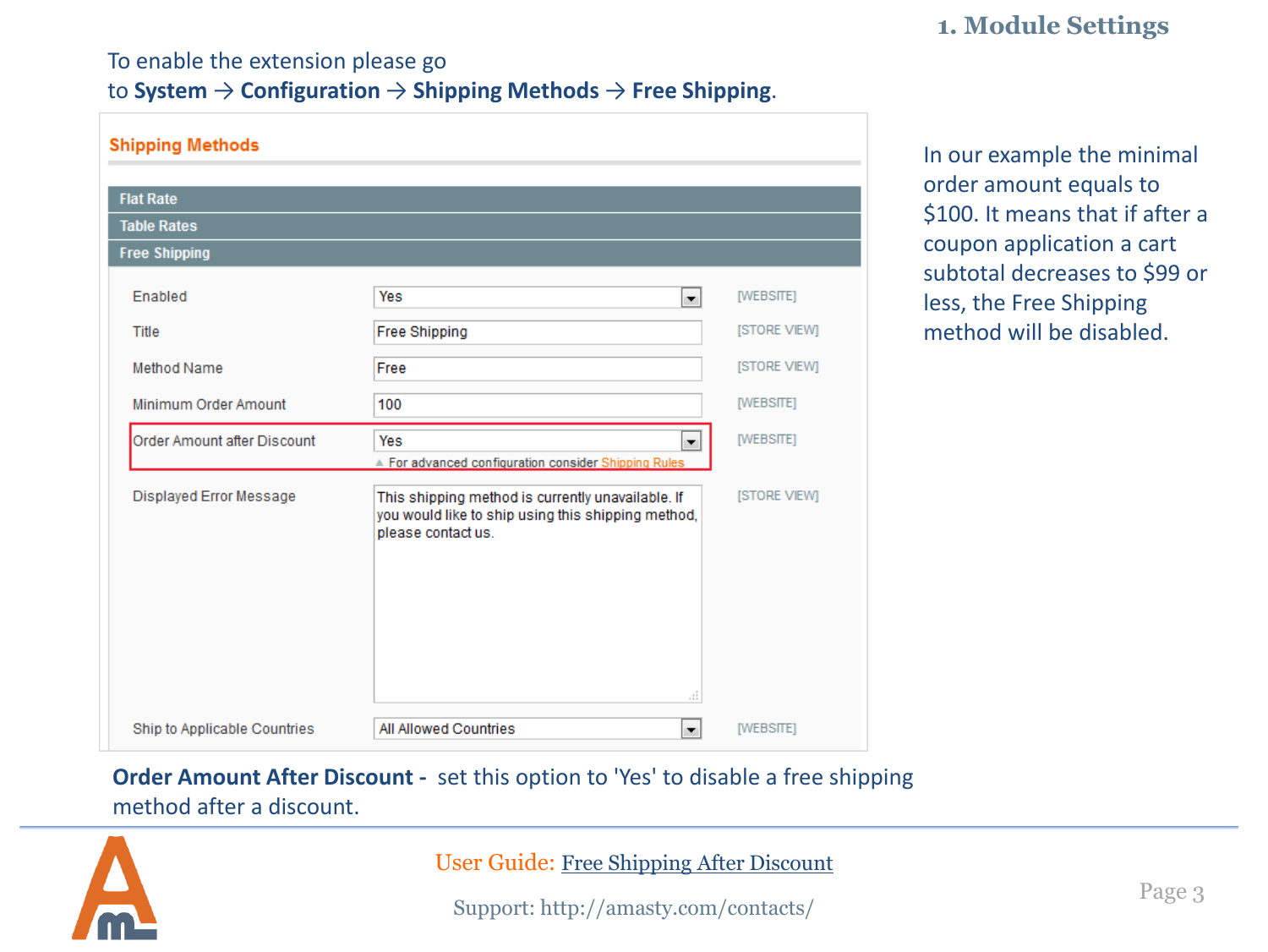#### **2. Frontend Examples**

| <b>SHOPPING CART</b>                                                                             |                                                                        |                                    |                                                                                      |                                        |                                                                                                                                                                                             |                                                   | PROCEED TO CHECKOUT             |
|--------------------------------------------------------------------------------------------------|------------------------------------------------------------------------|------------------------------------|--------------------------------------------------------------------------------------|----------------------------------------|---------------------------------------------------------------------------------------------------------------------------------------------------------------------------------------------|---------------------------------------------------|---------------------------------|
| Coupon code "25off" was applied.                                                                 |                                                                        |                                    |                                                                                      |                                        |                                                                                                                                                                                             |                                                   |                                 |
| <b>PRODUCT</b><br><b>HERALD</b><br><b>GLASS VASE</b><br><b>SKU</b> : hddooo<br><b>EMPTY CART</b> | <b>PRICE</b><br>\$110.00                                               | <b>QTY</b><br>$\mathbf{1}$<br>Edit | <b>SUBTOTAL</b><br>\$110.00<br>UPDATE SHOPPING CART -OR-<br><b>CONTINUE SHOPPING</b> | 偷                                      | <b>DISCOUNT CODES</b><br>25off<br><b>ESTIMATE SHIPPING AND TAX</b><br>COUNTRY *<br><b>United States</b><br>Alabama<br>$\blacktriangledown$<br><b>CITY</b><br>$ZIP$ *<br>Birmingham<br>35005 | <b>APPLY CANCEL</b><br>STATE/PROVINCE *           | ۰                               |
| <b>Free Shipping</b><br>Enabled<br>Title                                                         | Yes<br><b>Free Shipping</b>                                            |                                    | $\overline{\phantom{0}}$                                                             | $\bullet$<br>[WEBSITE]<br>[STORE VIEW] | <b>Free Shipping</b><br>$\circledcirc$<br>Free - \$0.00                                                                                                                                     |                                                   | <b>ESTIMATE</b>                 |
| <b>Method Name</b><br>Minimum Order Amount                                                       | Free<br>100                                                            |                                    |                                                                                      | [STORE VIEW]<br>[WEBSITE]              | <b>UPS</b><br>$Ground - $5.00$<br>⋒                                                                                                                                                         |                                                   |                                 |
| Order Amount after Discount                                                                      | No<br>▲ For advanced configuration consider Shipping Rules             |                                    | ÷                                                                                    | [WEBSITE]                              | <b>UPDATE TOTAL</b>                                                                                                                                                                         |                                                   |                                 |
|                                                                                                  | you would like to only doing and ompping meanod,<br>please contact us. |                                    |                                                                                      |                                        |                                                                                                                                                                                             | <b>SUBTOTAL</b><br>DISCOUNT (25OFF)<br><b>TAX</b> | \$110.00<br>$-$27.50$<br>\$6.81 |
|                                                                                                  |                                                                        |                                    |                                                                                      |                                        | GRAND TOTAL \$89.31                                                                                                                                                                         |                                                   |                                 |
|                                                                                                  |                                                                        |                                    |                                                                                      |                                        |                                                                                                                                                                                             |                                                   | PROCEED TO CHECKOUT             |

In this example the module is disabled and the "Free Shipping' method is available even after a coupon application.

<span id="page-3-0"></span>

#### User Guide: [Free Shipping After Discount](https://amasty.com/magento-free-shipping-after-discount.html)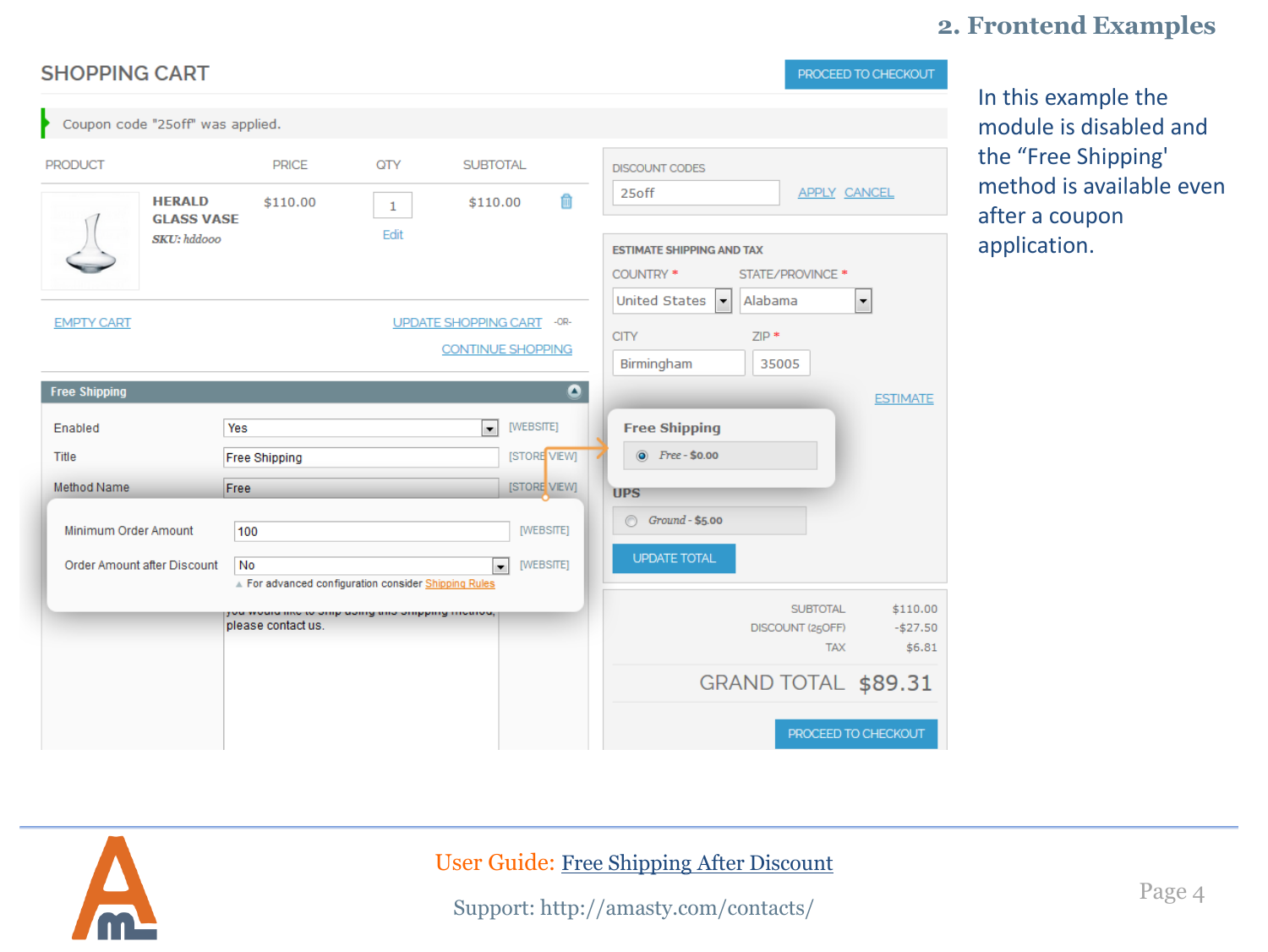#### **1. General Settings**

| <b>SHOPPING CART</b>                                          |                                                                                                                                     |                     |                                                                      | PROCEED TO CHECKOUT                                                                                                                                                                   |
|---------------------------------------------------------------|-------------------------------------------------------------------------------------------------------------------------------------|---------------------|----------------------------------------------------------------------|---------------------------------------------------------------------------------------------------------------------------------------------------------------------------------------|
| Coupon code "25off" was applied.                              |                                                                                                                                     |                     |                                                                      |                                                                                                                                                                                       |
| <b>PRODUCT</b><br><b>HERALD</b>                               | <b>PRICE</b><br>\$110.00                                                                                                            | QTY<br>$\mathbf{1}$ | <b>SUBTOTAL</b><br>⋒<br>\$110.00                                     | <b>DISCOUNT CODES</b><br>APPLY CANCEL<br>25off                                                                                                                                        |
| <b>GLASS VASE</b><br><b>SKU</b> : hddooo<br><b>EMPTY CART</b> |                                                                                                                                     | Edit                | UPDATE SHOPPING CART -OR-                                            | <b>ESTIMATE SHIPPING AND TAX</b><br>STATE/PROVINCE *<br>COUNTRY *<br><b>United States</b><br>Alabama<br>$\overline{\phantom{a}}$<br>$\overline{\phantom{a}}$<br><b>CITY</b><br>$ZIP*$ |
| <b>Free Shipping</b><br>Enabled                               | Yes                                                                                                                                 |                     | <b>CONTINUE SHOPPING</b><br>$\bullet$<br>[WEBSITE]<br>$\blacksquare$ | 222<br><b>ESTIMATE</b><br><b>UPS</b>                                                                                                                                                  |
| Title<br>Method Name                                          | <b>Free Shipping</b><br>Free                                                                                                        |                     | [STORE VIEW]<br>[STORE VIEW]                                         | Ground - \$5.00<br>$\circledcirc$<br><b>UPDATE TOTAL</b>                                                                                                                              |
| Minimum Order Amount                                          | 100                                                                                                                                 |                     | [WEBSITE]                                                            |                                                                                                                                                                                       |
| Order Amount after Discount                                   | Yes<br>For advanced configuration consider Shipping Rules<br>you would like to only doing and ompping meanod,<br>please contact us. |                     | [WEBSITE]<br>$\blacksquare$                                          | <b>SUBTOTAL</b><br>\$110.00<br>$-527.50$<br>DISCOUNT (25OFF)<br>\$5.00<br>SHIPPING & HANDLING (UPS - GROUND)<br><b>TAX</b><br>\$6.81                                                  |
|                                                               |                                                                                                                                     |                     |                                                                      | GRAND TOTAL \$94.31                                                                                                                                                                   |
|                                                               |                                                                                                                                     |                     |                                                                      | PROCEED TO CHECKOUT                                                                                                                                                                   |

When the extension is switched on, customers won't be able to use the 'Free Shipping' method when after a discount the cart value gets lower than the specified minimal order amount.



#### User Guide: [Free Shipping After Discount](https://amasty.com/magento-free-shipping-after-discount.html)